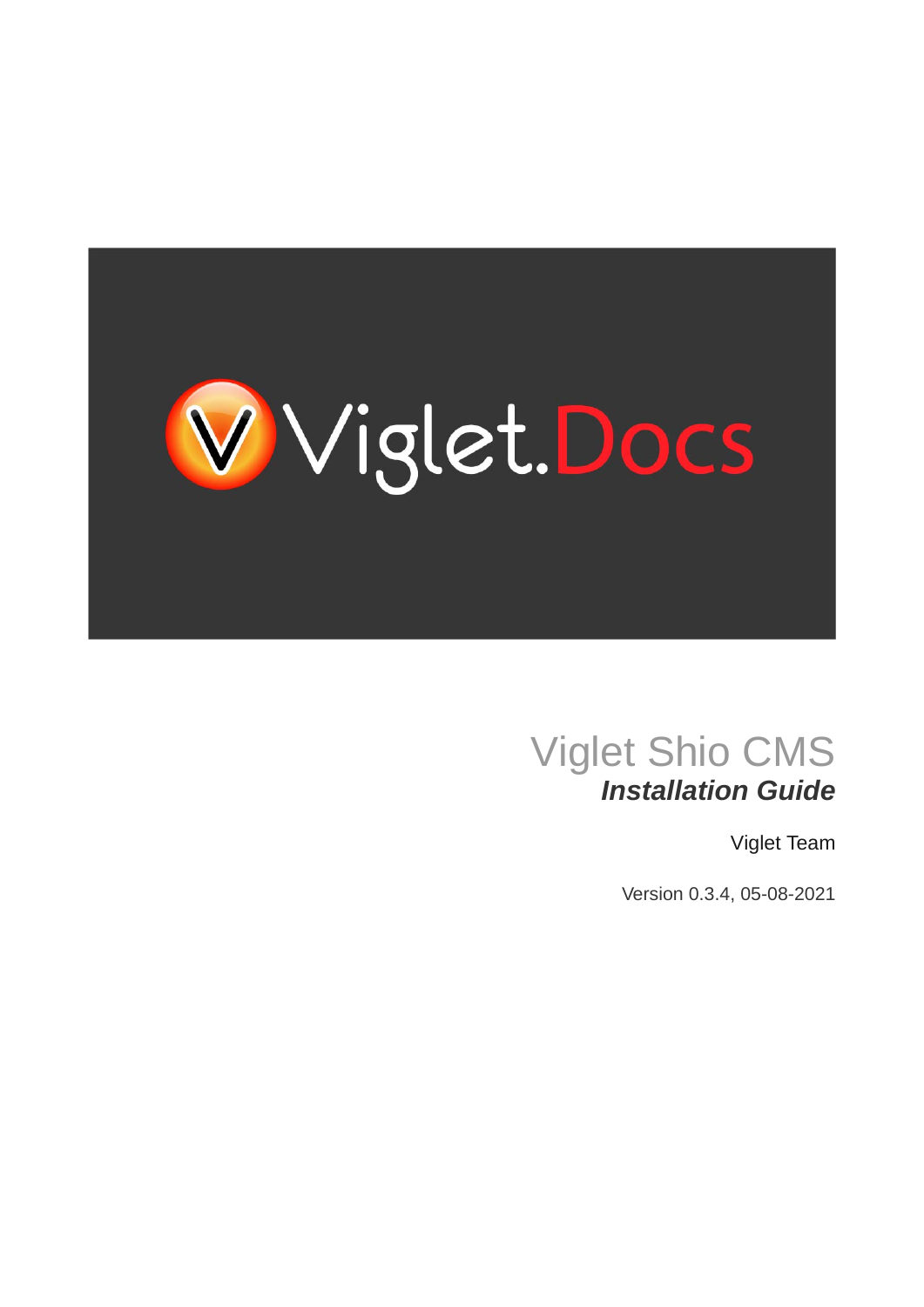# **Table of Content**

| Configuring the SQL Server Database and Schemas  5 |
|----------------------------------------------------|
|                                                    |
|                                                    |
|                                                    |
|                                                    |
|                                                    |
|                                                    |
|                                                    |
|                                                    |
|                                                    |
|                                                    |
|                                                    |
|                                                    |
|                                                    |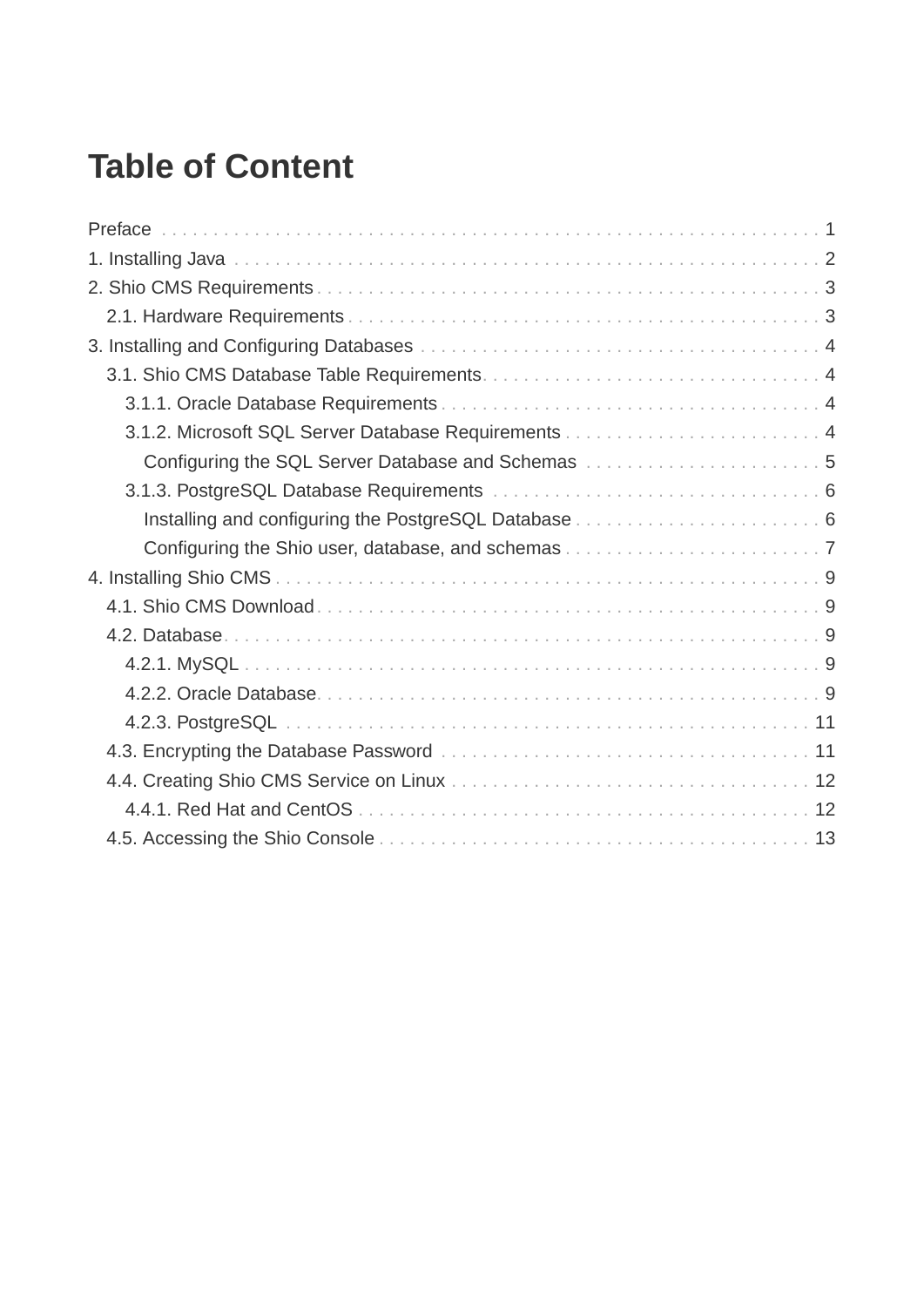# <span id="page-2-0"></span>**Preface**

Viglet Shio CMS [\(https://viglet.com/shio\)](https://viglet.com/shio) is an open source solution ([https://github.com/ShioCMS\)](https://github.com/ShioCMS), which allows model content, use graphQL and create site using javascript with native cache and search.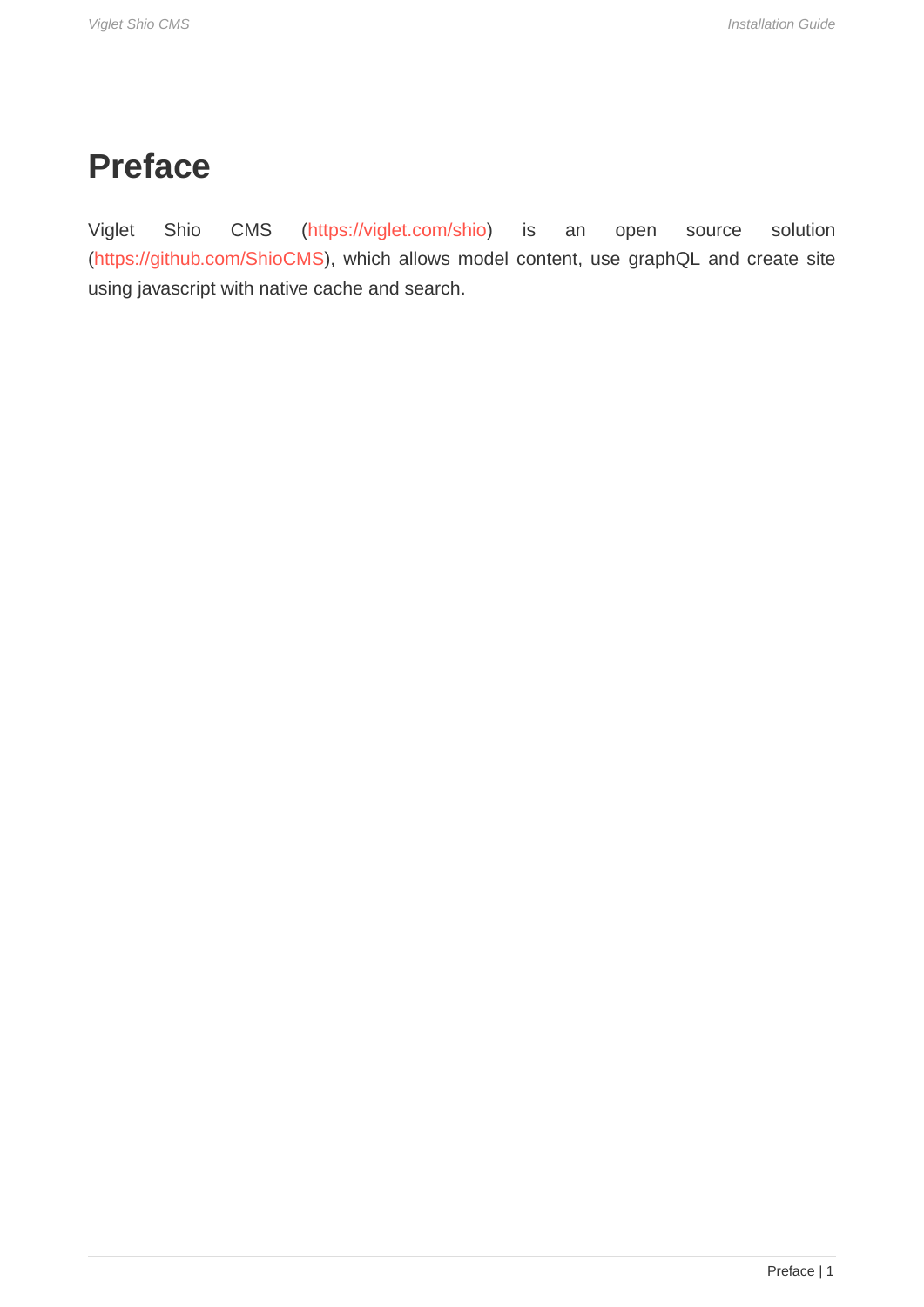# <span id="page-3-0"></span>**Chapter 1. Installing Java**

Shio CMS requires Java.

**NOTE** Shio CMS only supports Java 17.

During installation, Shio CMS reads the JAVA\_HOME and PATH variables to install the necessary services. Therefore, you must modify the variables as specified here:

- On Windows:
	- Set the JAVA\_HOME system variable to point to the JAVA location.
	- Attach the PATH system variable with %JAVA\_HOME%/bin.
- On Unix:
	- Create an environment variable called JAVA\_HOME.
	- Provide the JAVA bin path in the PATH variable.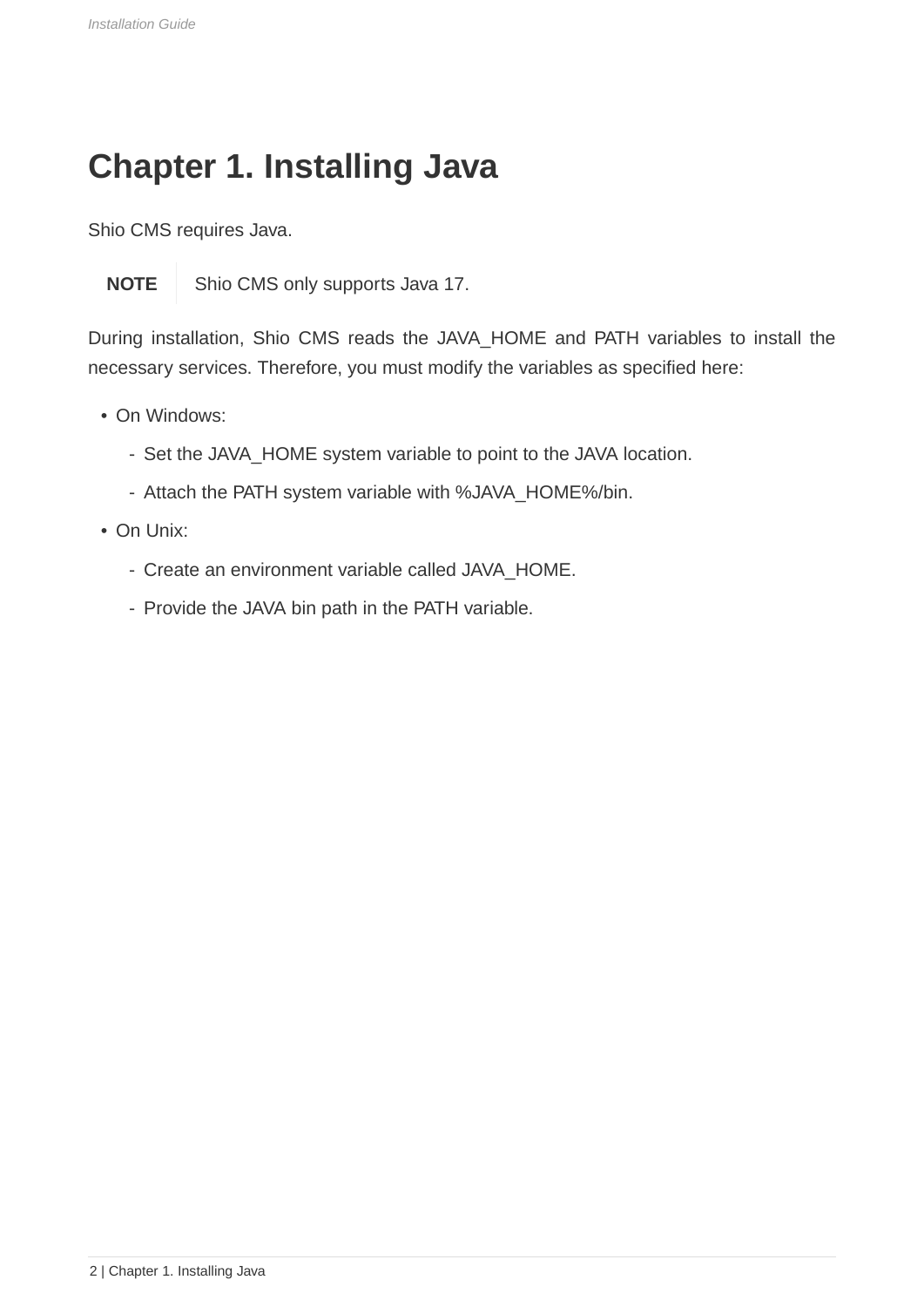# <span id="page-4-0"></span>**Chapter 2. Shio CMS Requirements**

The information below describes the resource modes available to run Shio CMS.

**NOTE** Use a screen resolution of at least 1024 x 768 for optimum clarity.

This section describes the minimum and suggested features for systems on which you can configure Shio CMS.

## <span id="page-4-1"></span>**2.1. Hardware Requirements**

| <b>Minimum</b>                                 | <b>Recommended</b>                                                             |
|------------------------------------------------|--------------------------------------------------------------------------------|
| Single 1.5 GHz processor 1 GB available memory | Dual 2 GHz processors with<br>Hyper-Threading enabled 2<br>GB available memory |

In addition, the following is required:

- 1GB of disk space for software.
- A compatible version of a database.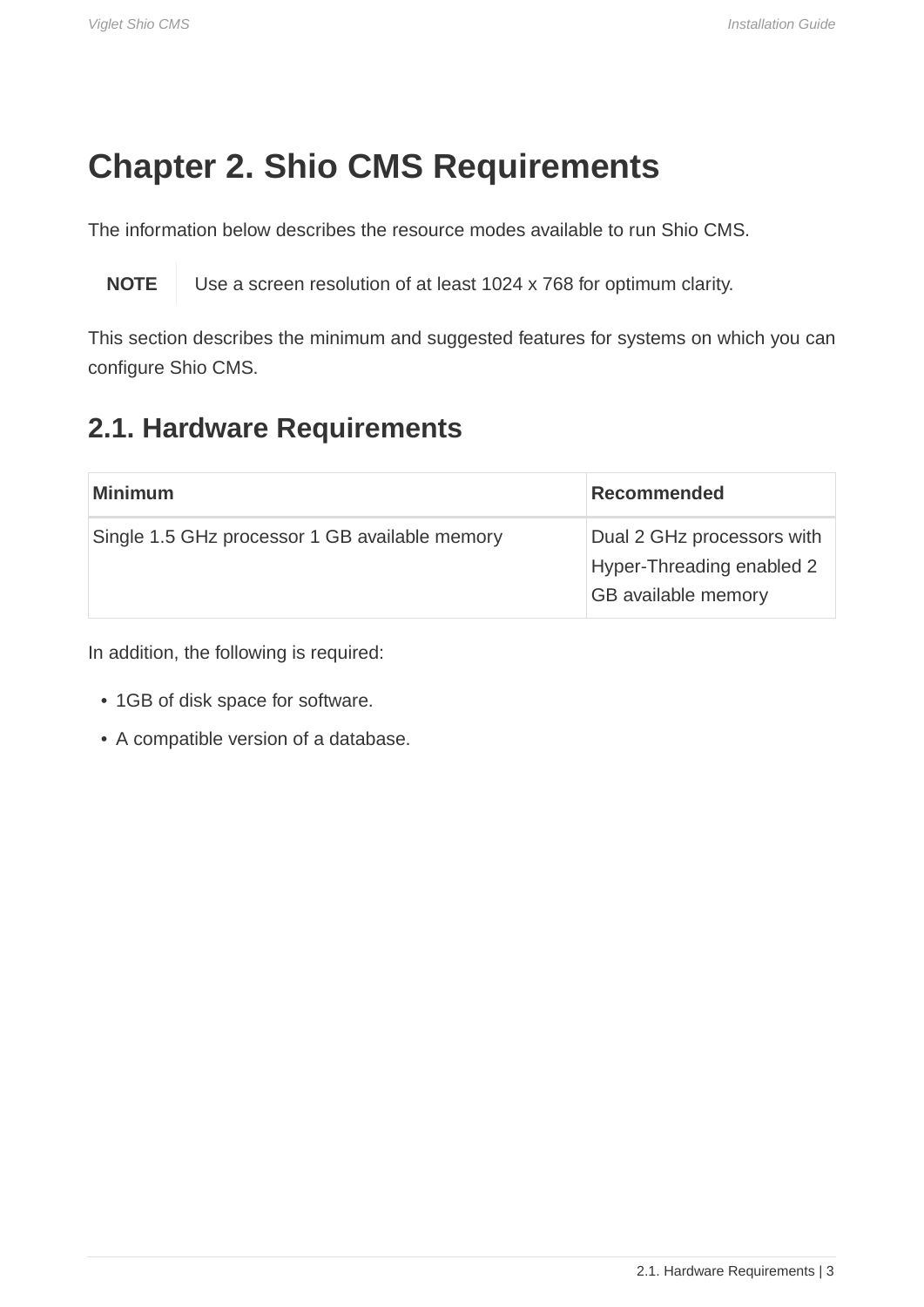# <span id="page-5-0"></span>**Chapter 3. Installing and Configuring Databases**

Shio CMS supports multiple database platforms, each with specific unique requirements to maximize effectiveness with Shio CMS. The following sections describe these requirements.

## <span id="page-5-1"></span>**3.1. Shio CMS Database Table Requirements**

Shio CMS uses multiple tables in multiple databases (also called database schemas by some vendors such as Oracle). You must create new databases / schemas that will contain the sets of tables described below.

### <span id="page-5-2"></span>**3.1.1. Oracle Database Requirements**

This section describes configuration requirements for an existing database.

To set up an Oracle database:

- 1. Install and configure a single database instance for use by Shio CMS.
- 2. Create a database schema to contain the Shio CMS system tables.
- 3. Configure the Shio CMS admin user for the database. For Oracle, the database user with the grant of the CONNECT and RESOURCE roles. Make sure the user has UNLIMITED TABLESPACE and CREATE VIEW privileges.

### <span id="page-5-3"></span>**3.1.2. Microsoft SQL Server Database Requirements**

This section discusses the steps required to configure Microsoft SQL Server for your Shio CMS databases.

Creating the Shio CMS Database before you begin, be sure to refer to the following guides:

The following procedure describes how to create and configure a Microsoft SQL Server database for use by Shio CMS.

When creating the Shio CMS database, use the following options:

<sup>4 |</sup> Chapter 3. Installing and Configuring Databases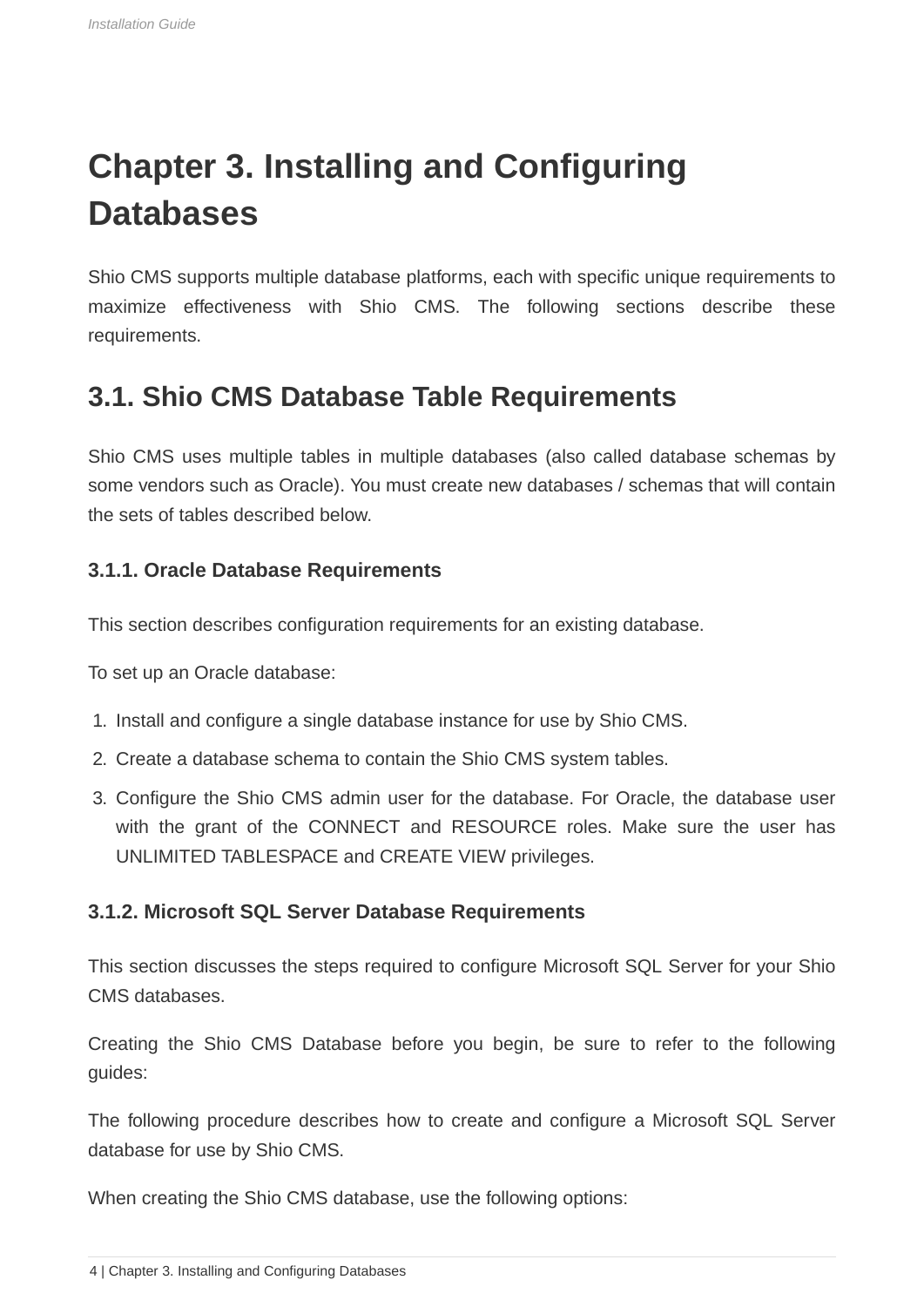- You must install the Database Engine feature and Management Tools are recommended. All other features are optional.
- Set the Collation configuration variable to SQL\_Latin1\_General\_CP1\_CS\_AS or Latin1 General / Case-sensitive / Accent-Sensitive.
- Set authentication mode to mixed mode.
- Shio CMS system user cannot be sa.

#### <span id="page-6-0"></span>**Configuring the SQL Server Database and Schemas**

This section discusses the steps required to create and configure a SQL Server database for use by Shio CMS.

**NOTE** The database and usernames provided are examples only.

To create the SQL Server database:

- 1. Select Databases > New Database.
- 2. Enter the database name (eg shio) and the size of the data and log files according to the environment.
- 3. Go to the Options page and set the following values:
	- Collation = Latin1\_General\_CS\_AS or SQL\_Latin1\_General\_CP1\_CS\_AS
	- Miscellaneous > Allow Snapshot Isolation = True
	- Miscellaneous > Is Read Committed Snapshot On = True

```
USE master
GO
ALTER DATABASE shio
SET SINGLE_USER
WITH ROLLBACK IMMEDIATE
GO
ALTER DATABASE shio
SET ALLOW_SNAPSHOT_ISOLATION ON
GO
ALTER DATABASE shio
SET READ_COMMITTED_SNAPSHOT ON
GO
ALTER DATABASE shio
```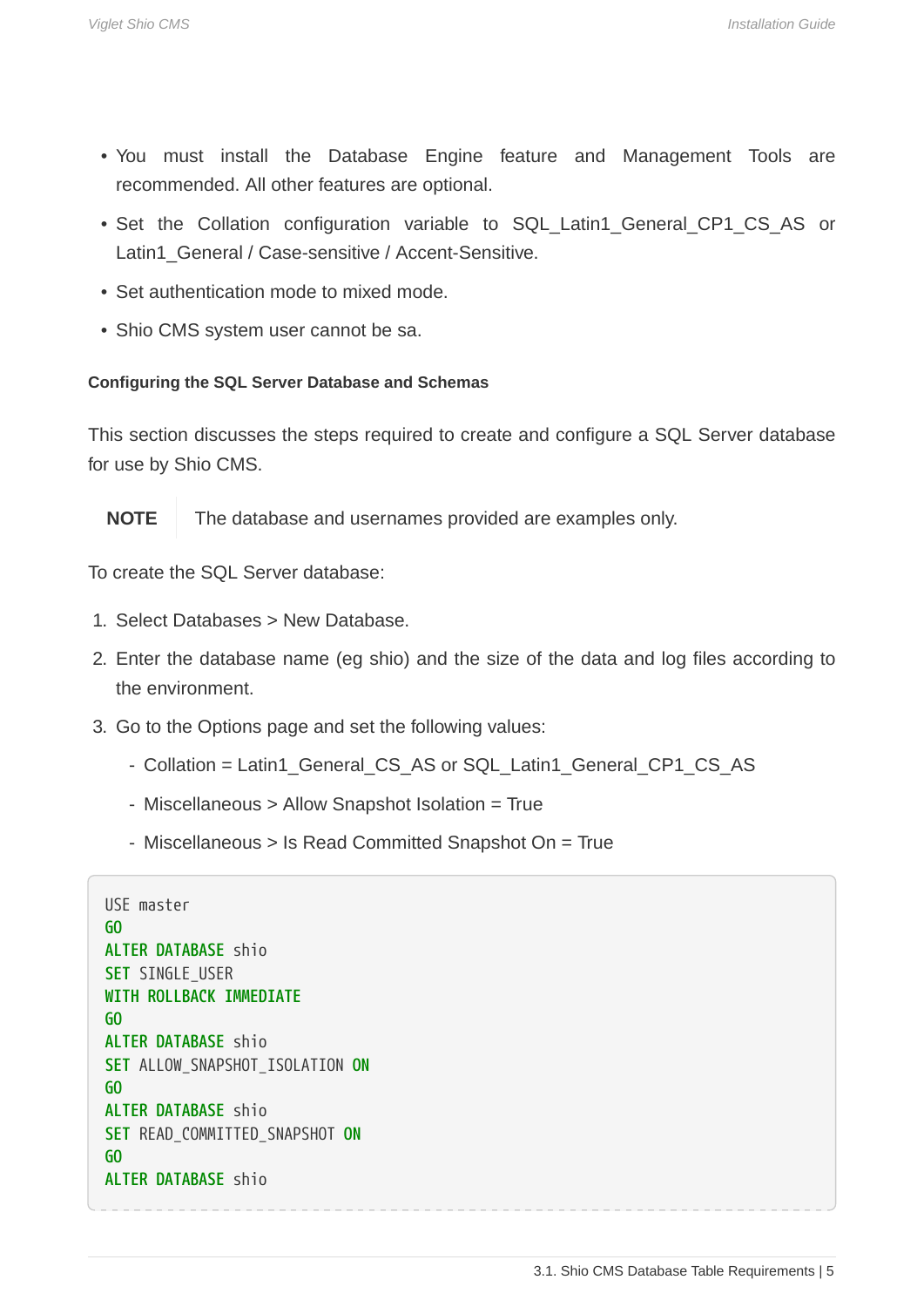#### **SET** MULTI\_USER **GO**

1. Under Security > Logins, select New Login and set the following attributes:

- Enter the Login name (for example, shio)
- Deselect the Enforce Password Expiration option.
- Set the Default database.
- 2. On the User Mapping page, set the following attributes for the shio database:
	- Default user = shio
	- Default schema = shio
	- With the shio database is selected, select the option for db\_owner
- 3. Click OK.

### <span id="page-7-0"></span>**3.1.3. PostgreSQL Database Requirements**

This section discusses the steps required to configure PostgreSQL for your Shio CMS databases:

- Installing and configuring the PostgreSQL Database
- Configuring the Shio CMS user, database, and schema
- Installing and configuring the PostgreSQL Database

#### <span id="page-7-1"></span>**Installing and configuring the PostgreSQL Database**

This section describes the steps required to install and configure a PostgreSQL database for your Shio CMS environment. You will also need to configure the Shio user, database and schemas.

To install the PostgreSQL database:

1. Navigate to the following URL and follow the instructions provided for your supported version of PostgreSQL:<https://www.postgresql.org/docs/manuals/>

To configure the PostgreSQL instance: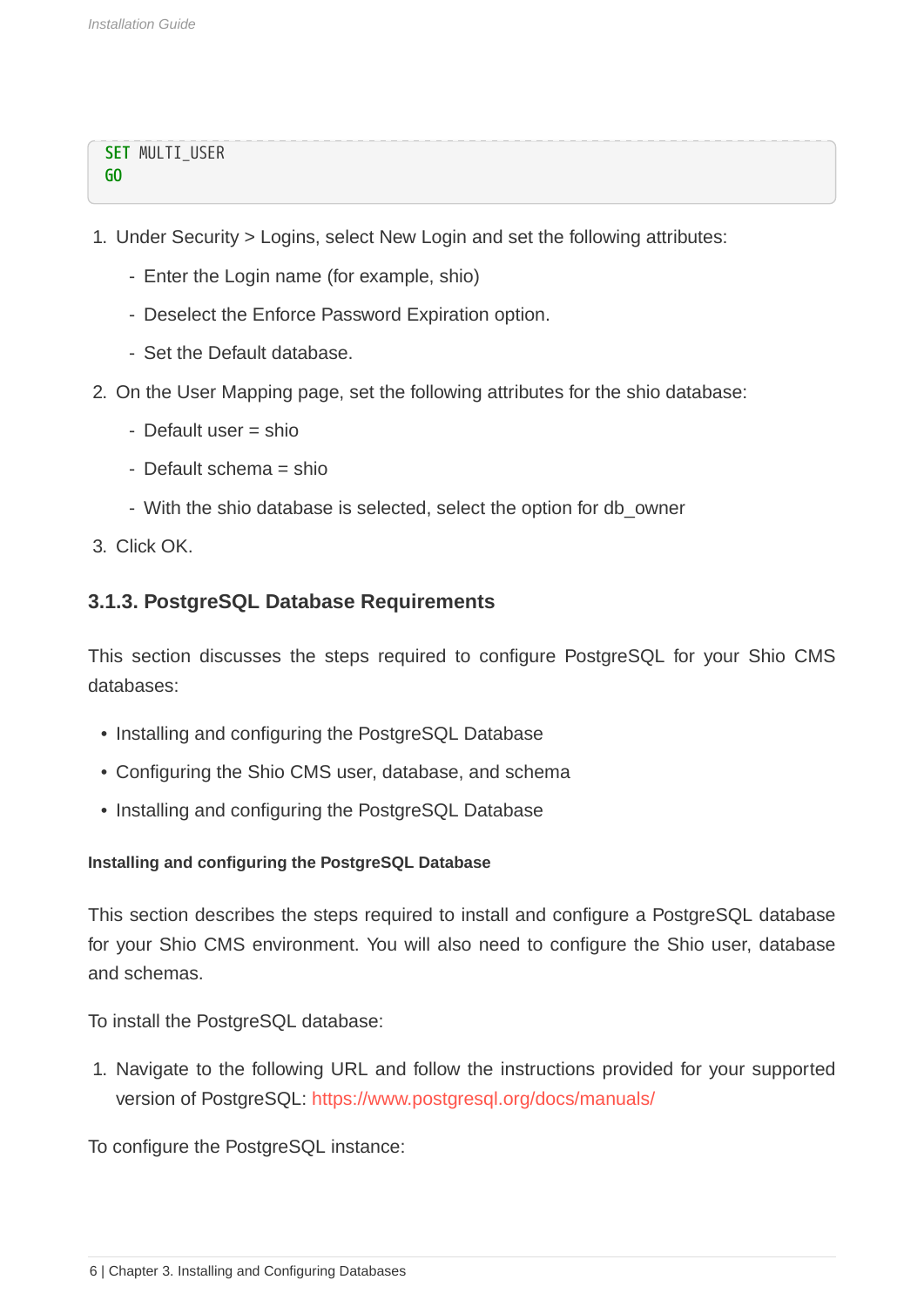• Open the postgresql.conf file (located in <PostgreSQL\_installDir>\<version>\data\) and set the following parameters:

```
max_connections = 10
max_prepared_transactions = 10
shared_buffers = 512MB
autovacuum = off
```
#### **IMPORTANT** The autovacuum daemon is used to reclaim memory/storage space the database is no longer using. You must re-enable this utility after you have finished installing and configuring Shio CMS.

**NOTE** Configuration values will vary for higher transaction environments and numbers of users. max\_prepared\_transactions should be at least as large as max\_connections so that every session can have a prepared transaction pending.

#### <span id="page-8-0"></span>**Configuring the Shio user, database, and schemas**

This section discusses the steps required to configure the users, database and schemas for your Shio CMS environment.

**NOTE**

You must be a PostgreSQL super-user or have createuser privileges to create Shio users. To create and configure the Shio CMS database, you must be a super-user or have create privileges.

#### **IMPORTANT** When you create a database table in PostgreSQL, the field name must be lowercase.

To configure the Shio CMS user:

1. Create a user as the owner of the Shio CMS database:

**CREATE USER** shio PASSWORD <password> **with createuser**;

1. Create a Shio CMS database: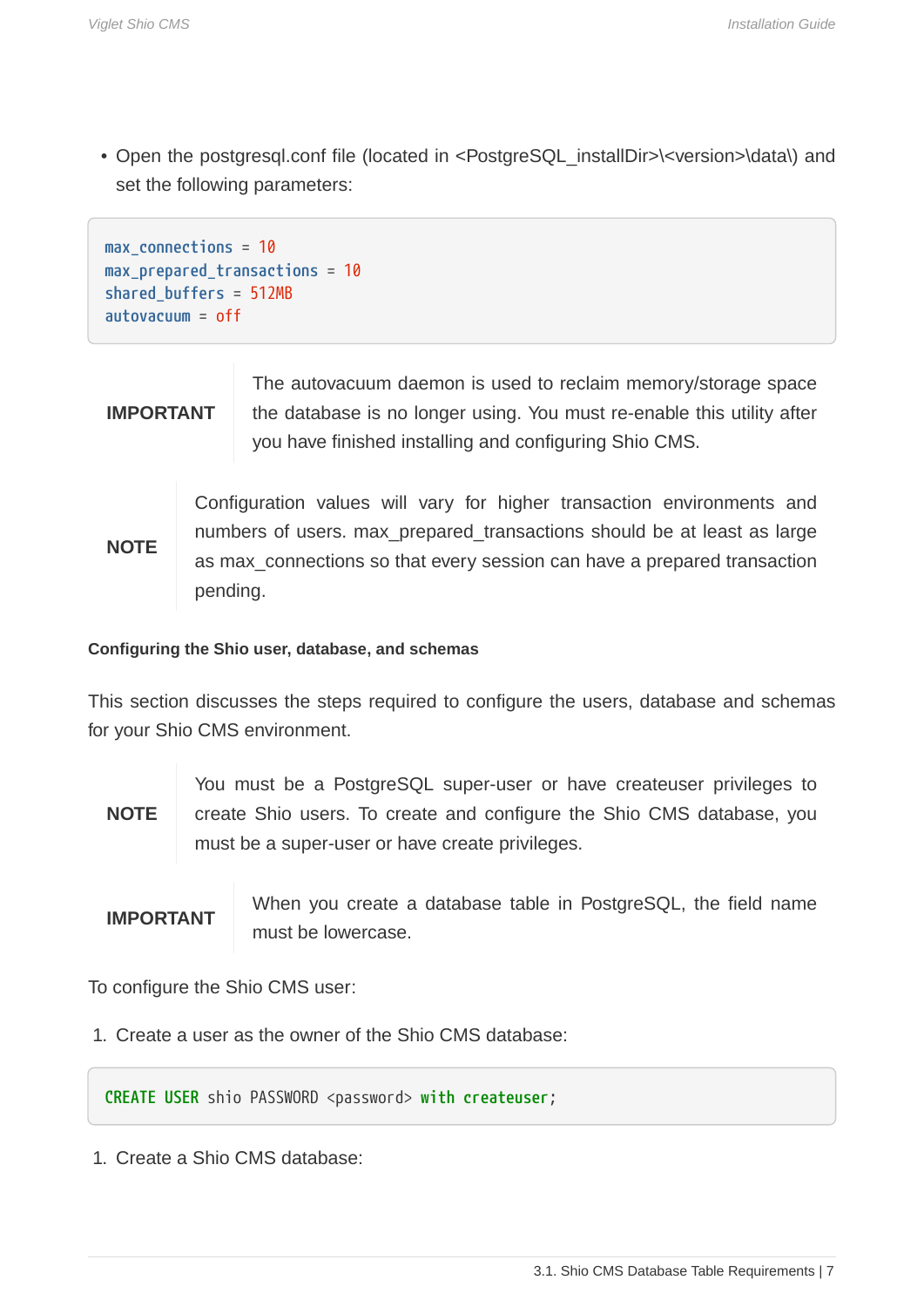```
CREATE DATABASE shio_db;
ALTER DATABASE shio_db OWNER TO shio;
```
To create and access the Shio CMS user and schema:

• Log in to the shio (database) using the shio account. For example, on the operating system command prompt:

\$psql **-U** shio **-d** shio\_db

• Create the Shio schema and grant ownership to the Shio user:

```
CREATE SCHEMA shio;
ALTER SCHEMA shio OWNER TO shio;
```
• Set the PostgreSQL search\_path variable to the user to allow direct access to the respective schemas:

**ALTER USER** shio **SET** SEARCH\_PATH = shio;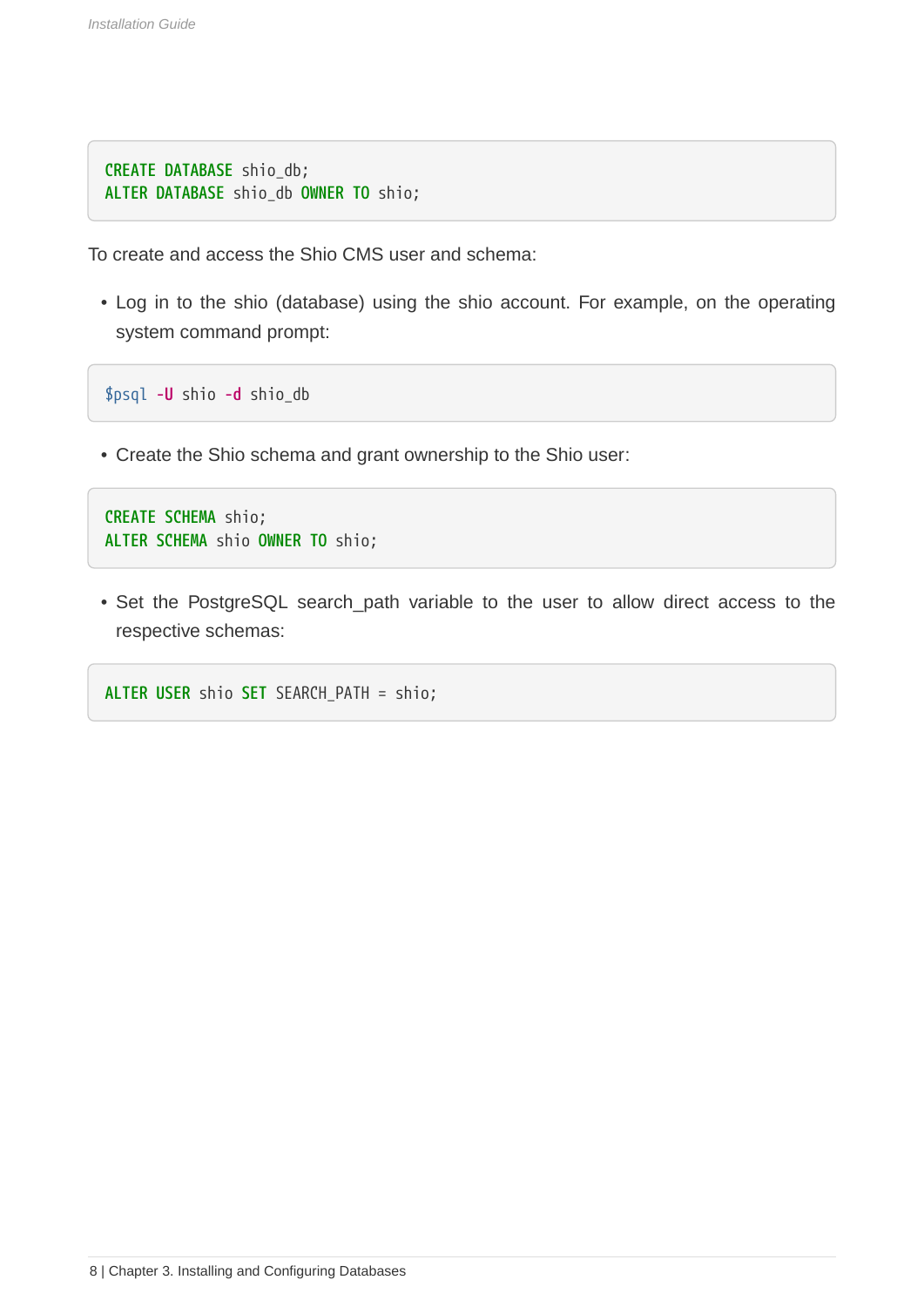# <span id="page-10-0"></span>**Chapter 4. Installing Shio CMS**

## <span id="page-10-1"></span>**4.1. Shio CMS Download**

Go to <https://viglet.org/shio/download/>and click on "Download Shio CMS" button to download the viglet-shio.jar executable.

Copy the viglet-shio.jar to /appl/viglet/shio/server

```
mkdir -p /appl/viglet/shio/server
cp viglet-shio.jar /appl/viglet/shio/server
chmod 770 /appl/viglet/shio/server/viglet-shio.jar
```
### <span id="page-10-2"></span>**4.2. Database**

By default, Shio uses H2 as its embedded database, but if you prefer another database you can follow the procedure below, creating /appl/viglet/shio/server/vigletshio.conf file with following lines:

#### <span id="page-10-3"></span>**4.2.1. MySQL**

Below is an example of how to configure Shio for MySQL.

```
viglet-shio.conf for MySQL
```

```
JAVA_OPTS="-Xmx1g -Xms1g -Dspring.datasource.url=jdbc:mariadb://localhost:3306/shio
-Dspring.datasource.username=shio -Dspring.datasource.password=shio
-Dspring.datasource.driver-class-name=org.mariadb.jdbc.Driver
-Dspring.jpa.properties.hibernate.dialect=org.hibernate.dialect.MySQL5InnoDBDialect
"
```
#### <span id="page-10-4"></span>**4.2.2. Oracle Database**

Below is an example of how to configure Shio for Oracle Database.

viglet-shio.conf for Oracle Database

```
JAVA_OPTS="-Xmx1g -Xms1g
```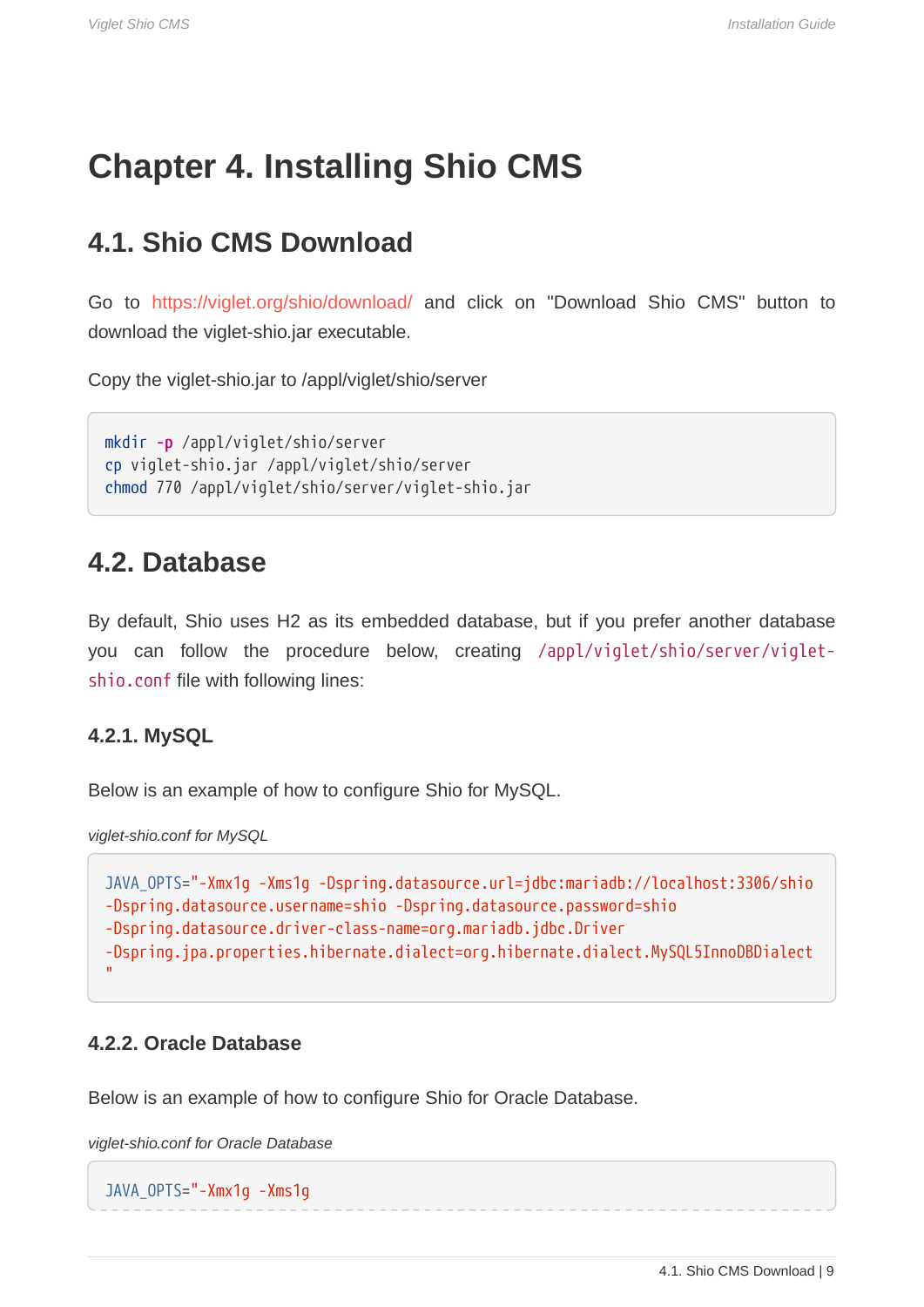```
-Dspring.datasource.url=jdbc:oracle:thin:@localhost:1521/shio
```
- -Dspring.datasource.username=shio -Dspring.datasource.password=shio
- -Dspring.datasource.driver-class-name=oracle.jdbc.OracleDriver
- -Dspring.jpa.properties.hibernate.dialect=org.hibernate.dialect.Oracle10gDialect"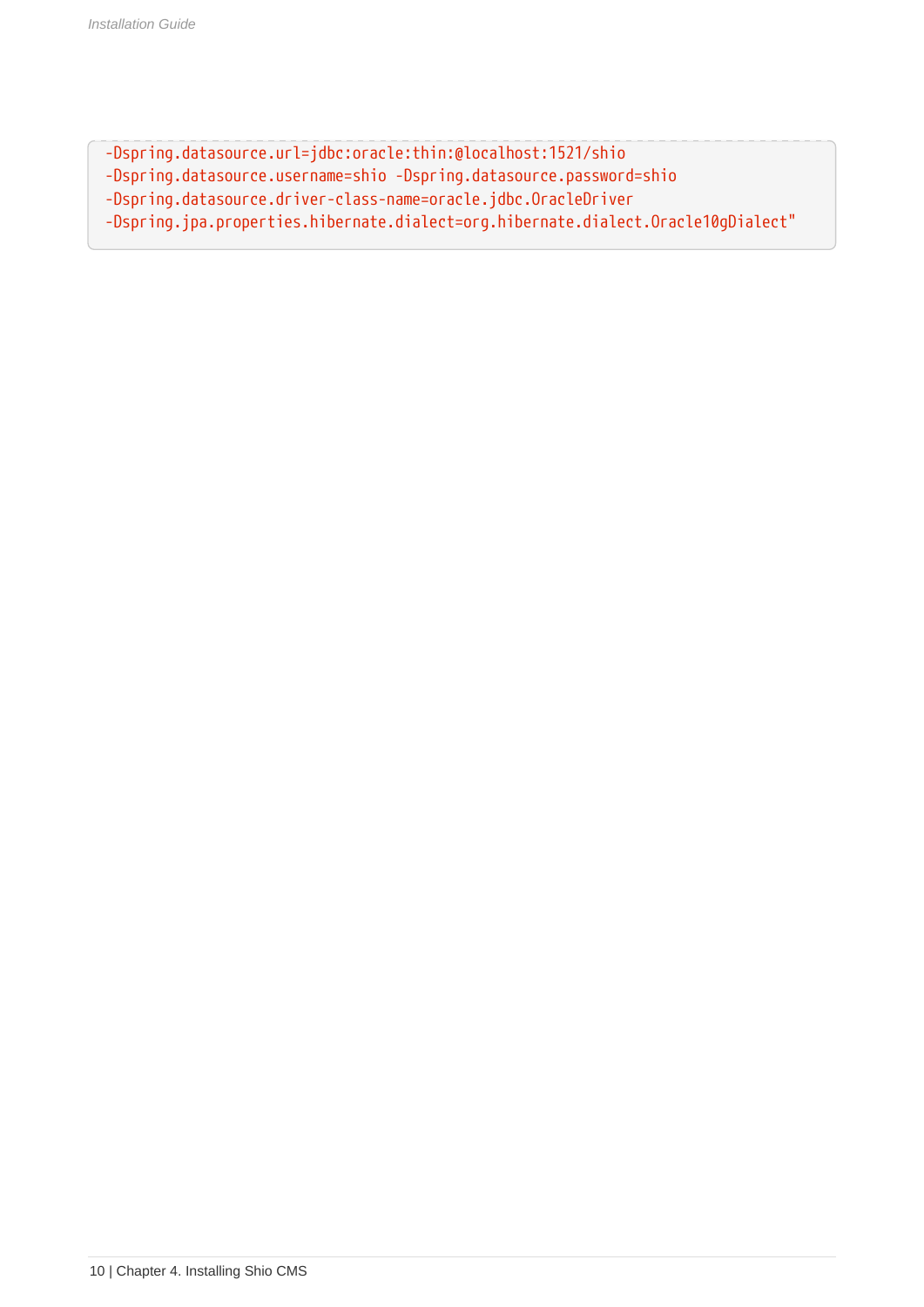### <span id="page-12-0"></span>**4.2.3. PostgreSQL**

Below is an example of how to configure Shio for PostgreSQL.

viglet-shio.conf for PostgreSQL

```
JAVA_OPTS="-Xmx1g -Xms1g
-Dspring.datasource.url=jdbc:postgresql://localhost:5432/shio
-Dspring.datasource.username=shio -Dspring.datasource.password=shio
-Dspring.datasource.driver-class-name=org.postgresql.Driver
-Dspring.jpa.properties.hibernate.dialect=org.hibernate.dialect.PostgreSQL94Dialect
"
```
## <span id="page-12-1"></span>**4.3. Encrypting the Database Password**

For more security, it is possible to encrypt the Database password in viglet-shio.conf following the procedure below:

```
cd /appl/viglet/shio/utils/scripts
./turGenerateDBPassword.sh /appl/viglet/shio/server
Password:
Retype Password:
Thanks, the password was successfully generated in /appl/viglet/shio/server/db-
encrypted.properties
cat /appl/viglet/shio/server/db-encrypted.properties
clqp6QxceJQIp6lnaiKelQc9DvdNKNxg
```
Copy the content of /appl/viglet/shio/server/db-encrypted.properties and replace the -Dspring.datasource.password=<PLAIN\_TEXT\_PASSWORD> value of /appl/viglet/shio/server/viglet-shio.conf file file with -Dspring.datasource.password=ENC(<ENCRYPTED\_PASSWORD>).

For example: -Dspring.datasource.password=ENC(clqp6QxceJQIp6lnaiKelQc9DvdNKNxg)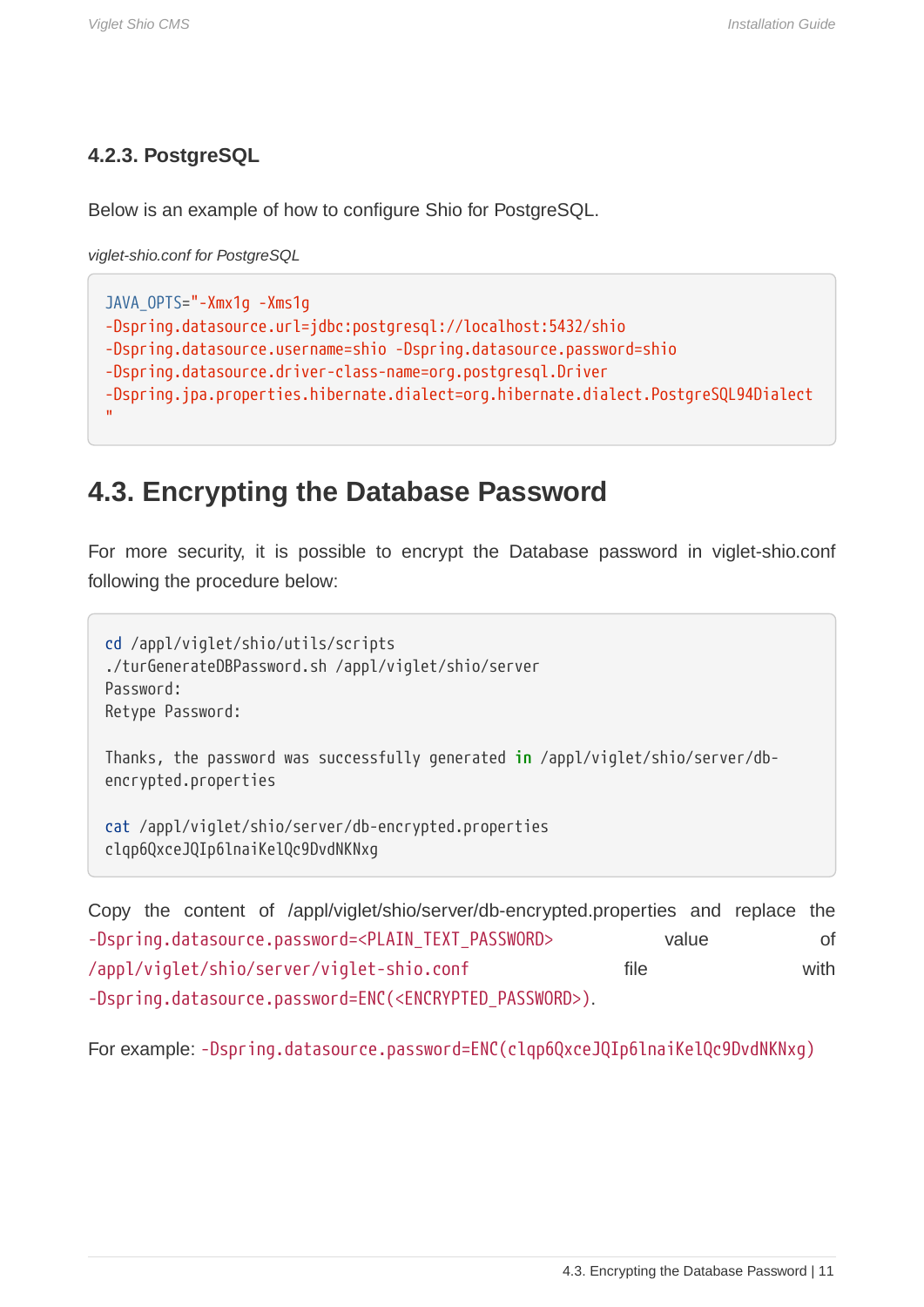# <span id="page-13-0"></span>**4.4. Creating Shio CMS Service on Linux**

### <span id="page-13-1"></span>**4.4.1. Red Hat and CentOS**

As root, create a /etc/systemd/system/shio.service file with the following lines:

```
[Unit]
Description=Viglet Shio CMS
After=syslog.target
[Service]
User=viglet
ExecStart=/appl/viglet/shio/server/viglet-shio.jar
SuccessExitStatus=143
[Install]
WantedBy=multi-user.target
```
This way, you can interact with the Shio CMS service:

./systemctl start shio.service ./systemctl stop shio.service ./systemctl restart shio.service ./systemctl status shio.service